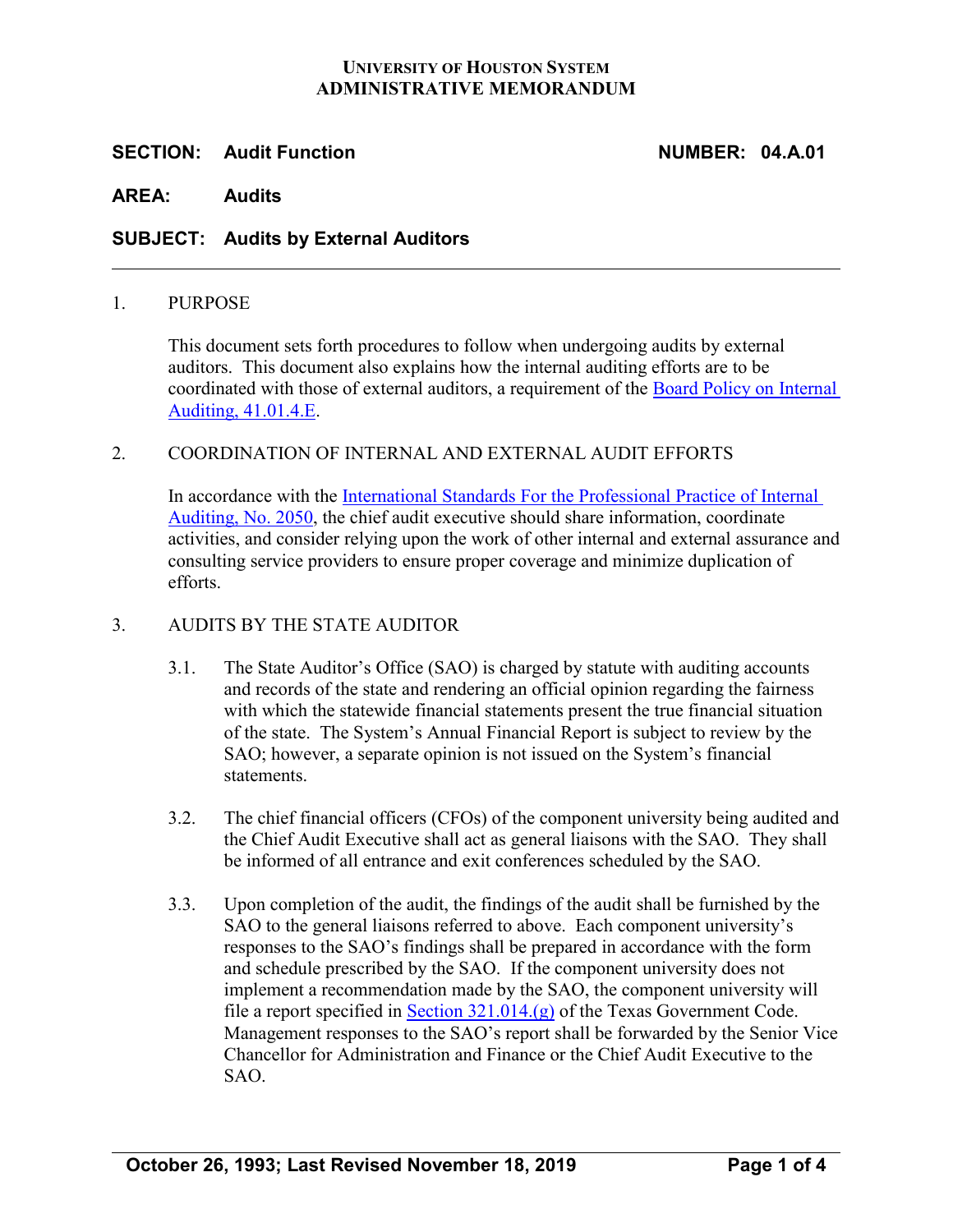3.4. The State Auditor is entitled to immediate access to all of the books, accounts, confidential or unconfidential reports, vouchers, or other records of information in any department or entity subject to audit, including access to all electronic data.

# 4. AUDITS BY EXTERNAL AGENCIES

- 4.1. Funding by federal, state and private grants and programs and other requirements by outside entities may subject the component universities and System administration to audits by the sponsoring or controlling agency. The CFOs of the component universities, the General Counsel, and the Chief Audit Executive shall be informed of all entrance and exit conferences scheduled for these audits.
- 4.2. The federal government has determined that one federal agency, referred to as the cognizant agent for audit, will do all necessary auditing of direct and indirect costs at a single institution. The Department of Health and Human Services is the cognizant agent for audit for the System. In addition, it should be noted that the acceptance of federal funds carries with it certain implicit audit responsibilities for the receiving agency. Audits of federal grants and contracts are administered under the ["Uniform Administrative Requirements, Cost Principles and Audit](https://www.gpo.gov/fdsys/granule/CFR-2014-title2-vol1/CFR-2014-title2-vol1-part200/content-detail.html)  [Requirements for Federal Awards, Subpart F.](https://www.gpo.gov/fdsys/granule/CFR-2014-title2-vol1/CFR-2014-title2-vol1-part200/content-detail.html)"
- 4.3. Participation in privately sponsored research projects or other programs may also, by agreement or contract, subject the participating component university to audits by the sponsoring agency. The scope of authority to audit shall be set out specifically in all privately sponsored or cooperative research contracts or agreements.
- 4.4. In some cases, independent outside auditors other than the SAO may be retained to perform an external audit of a System program. The CFO of the component universities and the Chief Audit Executive shall be informed of all entrance and exit conferences scheduled for these audits.

# 5. AUDITS BY INDEPENDENT OUTSIDE AUDITORS

5.1. The System is required to engage the services of independent outside auditors to perform audits and other certain procedures periodically. These engagements address Houston Public Media, the UH Charter School, the endowment fund, intercollegiate athletics, Cancer Prevention Research Institute of Texas Grant Awards and Financial Statement Reviews for the Southern Association of Colleges and Schools. The System occasionally engages certified public accounting firms to perform certain special projects. The CFO of each component university is responsible for engaging the services of independent outside auditors for their respective component university, subject to the contract policies of the Board, System and the specific component university. [Section 321.020\(a\)](https://statutes.capitol.texas.gov/Docs/GV/htm/GV.321.htm#321.020) of the Texas Government Code requires a delegation of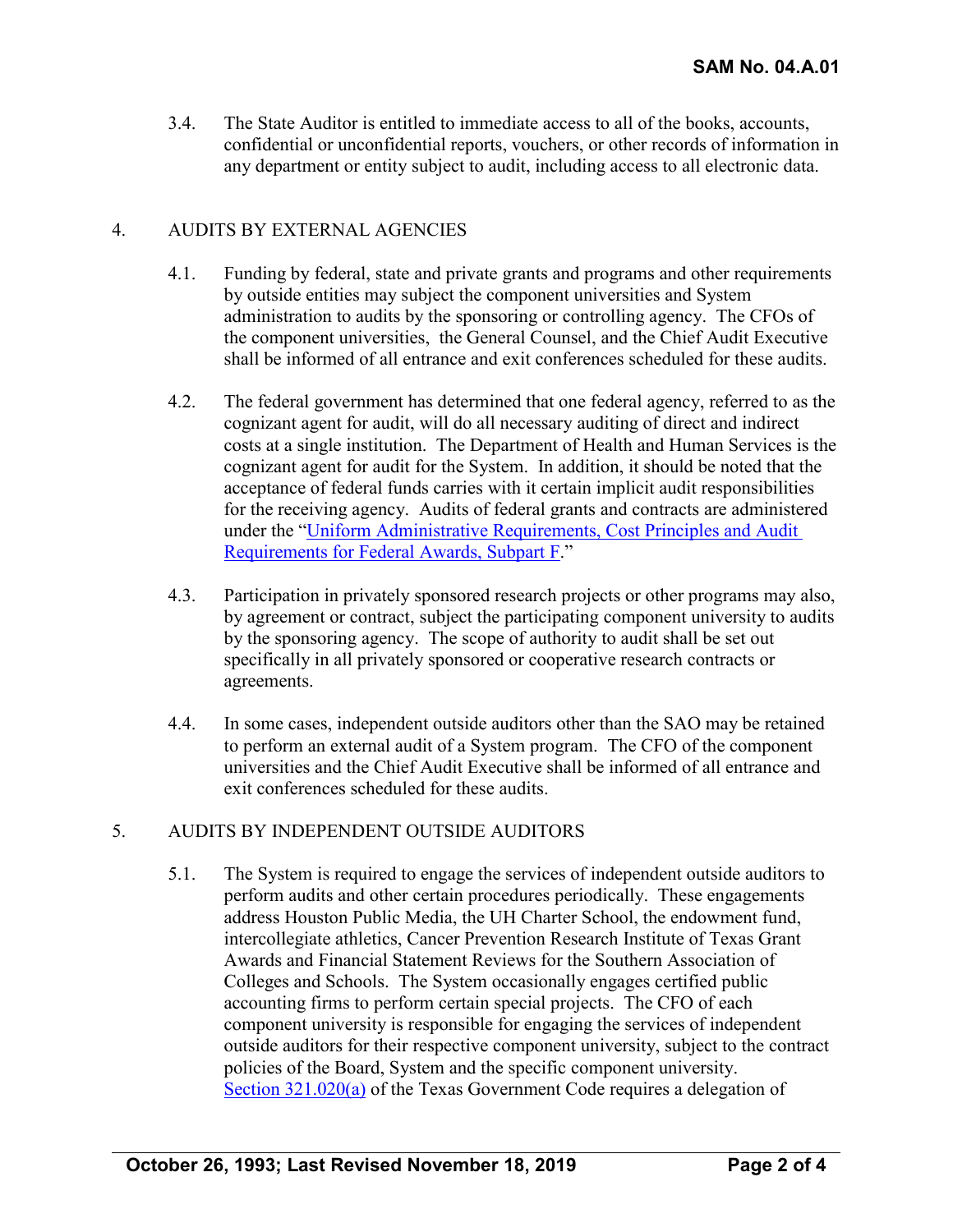authority from the state auditor prior to entering into a contract with an independent outside auditor. The Chief Audit Executive is responsible for requesting this delegation of authority.

- 5.2. The System may require entities, other than state agencies, that receive its funds (grants, loans or other money), as a condition of the receipt of the funds, to have an annual independent audit performed and submitted to the System. These audit reports will be included on the agenda of the meetings of the Audit and Compliance Committee of the Board. Actions taken on any exceptions noted in the audit reports and any related documentation of such actions taken will be provided to the State Auditor, the Legislative Audit Committee, the Legislative Budget Board and the budget division of the Governor's Office, as required by the [Texas Government Code, Section 2113.102.](https://statutes.capitol.texas.gov/Docs/GV/htm/GV.2113.htm#2113.102) The Chief Audit Executive will forward such reports and documentation to these agencies with the transmittals of internal audit reports as required by the [Texas Government Code, Section 2102,](https://statutes.capitol.texas.gov/Docs/GV/htm/GV.2102.htm) as enumerated in [SAM 04.A.02,](http://www.uhsystem.edu/compliance-ethics/_docs/sam/04/4a2.pdf) Section 5.4.
- 5.3. The Chief Audit Executive will be involved in the review of all requests for proposals for the services of independent outside auditors and the proposals received from the accounting firms. Coordination of the internal audit efforts and the external audit efforts should reduce the amount of fees charged by the independent outside auditors. The CFO of the component university being audited and the Chief Audit Executive will be provided with final copies of the audited financial reports and related management letters.
- 5.4. All audited financial statements and related management letters will be submitted to the members of the Board of Regents.

# 6. REVIEW AND RESPONSIBILITY

Responsible Parties: Chief Audit Executive

Senior Vice Chancellor for Administration and Finance

Review: Every five years

7. APPROVAL

Approved: Don Guyton Chief Audit Executive